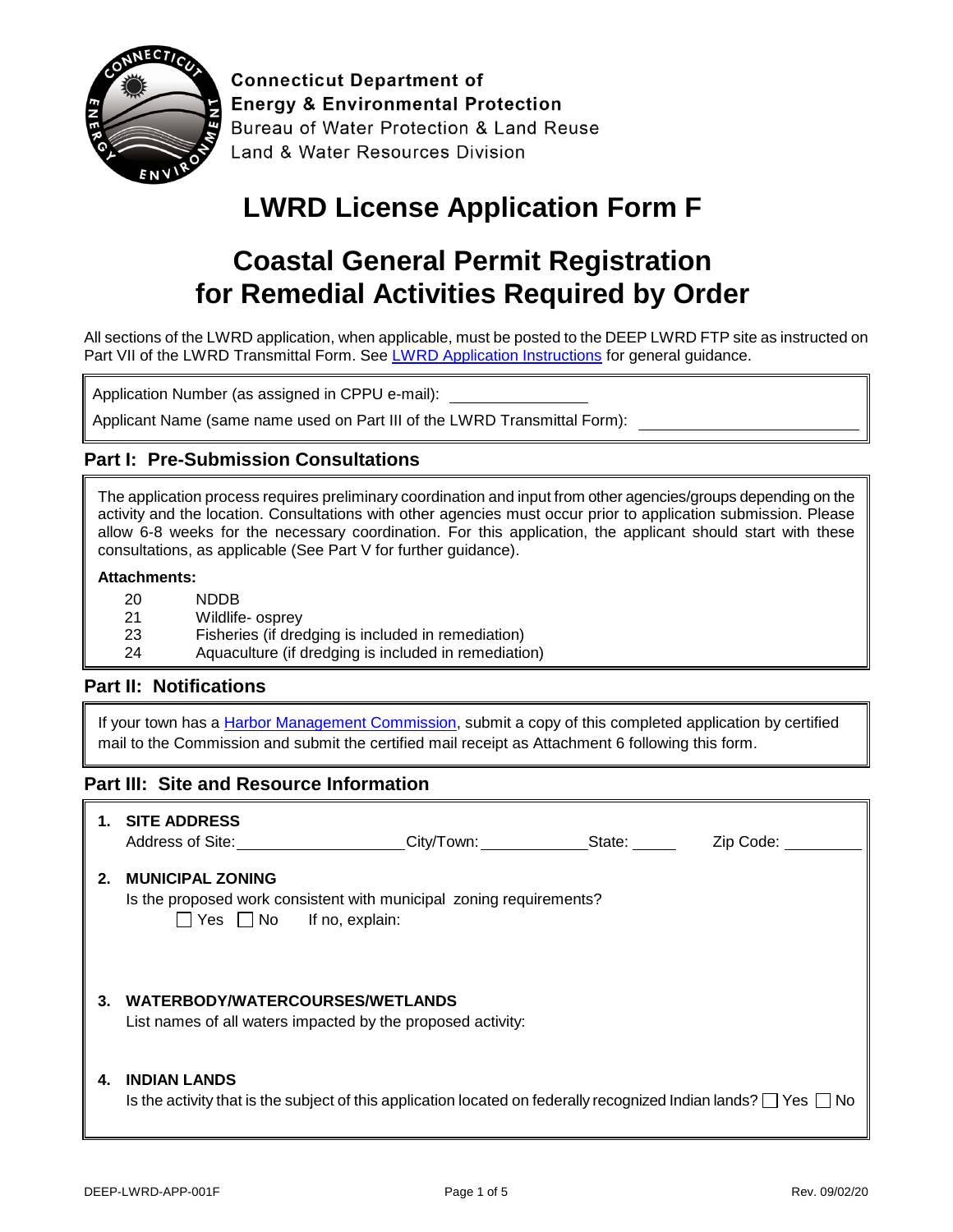| 5. | <b>AQUIFER PROTECTION AREAS</b><br>Is the site located within a mapped Level A or Level B Aquifer Protection Area, as defined in CGS section 22a-<br>$\Box$ Yes $\Box$ No<br>If yes, check one: $\Box$ Level A or $\Box$ Level B<br>354a through 22a-354bb?<br>If Level A, are any of the regulated activities, as defined in RCSA section 22a-354i-1(34), conducted on<br><b>No</b><br>If yes, and your business is not already registered with the Aquifer<br>this site?<br>Yes<br>$\mathbf{1}$<br>Protection Program, contact the aquifer protection agent or DEEP to take appropriate action. |  |  |
|----|---------------------------------------------------------------------------------------------------------------------------------------------------------------------------------------------------------------------------------------------------------------------------------------------------------------------------------------------------------------------------------------------------------------------------------------------------------------------------------------------------------------------------------------------------------------------------------------------------|--|--|
|    | For more information on the Aquifer Protection Area Program, contact the program at 860-424-3019 or<br>visit the website at www.ct.gov/deep/aquiferprotection. See LWRD Application Instructions for further<br>guidance.                                                                                                                                                                                                                                                                                                                                                                         |  |  |
| 6. | <b>CONSERVATION OR PRESERVATION RESTRICTIONS</b><br>Will the activity which is the subject of this application be located within a conservation or preservation<br>restriction area?<br>Yes<br>∣ No                                                                                                                                                                                                                                                                                                                                                                                               |  |  |
|    | If yes, provide proof of written notice of this application to the holder of such restriction, and/or or a letter from<br>the holder of such restriction verifying that this application is in compliance with the terms of the restriction, as<br>Attachment 8.                                                                                                                                                                                                                                                                                                                                  |  |  |
|    | 7. LICENSE HISTORY                                                                                                                                                                                                                                                                                                                                                                                                                                                                                                                                                                                |  |  |
|    | Indicate the number and date of issuance of any previous state permits or certificates issued by DEEP or<br>USACE which authorized work at the site, and the names to whom they were issued.                                                                                                                                                                                                                                                                                                                                                                                                      |  |  |
|    | License/Permit/COP<br>Name of Permittee/<br>Date<br><b>Brief Description of</b><br><b>Work Authorized</b><br><b>Authorization Number</b><br><b>Issued</b><br>Certificate Holder<br>and Name of Agency                                                                                                                                                                                                                                                                                                                                                                                             |  |  |
|    |                                                                                                                                                                                                                                                                                                                                                                                                                                                                                                                                                                                                   |  |  |
|    |                                                                                                                                                                                                                                                                                                                                                                                                                                                                                                                                                                                                   |  |  |
| 8. | <b>ENFORCEMENT HISTORY</b>                                                                                                                                                                                                                                                                                                                                                                                                                                                                                                                                                                        |  |  |
|    | Is this application associated with a formal or informal enforcement action that is pending with DEEP?<br>$\Box$ Yes<br>$\Box$ No                                                                                                                                                                                                                                                                                                                                                                                                                                                                 |  |  |
|    | If yes, please provide the enforcement action reference number and name of the DEEP staff contact:<br>Enforcement Action #:<br>DEEP Division/Program:                                                                                                                                                                                                                                                                                                                                                                                                                                             |  |  |
|    | <b>DEEP Staff Contact:</b>                                                                                                                                                                                                                                                                                                                                                                                                                                                                                                                                                                        |  |  |
|    | If the property was the subject of any historical enforcement actions known to the applicant, explain:                                                                                                                                                                                                                                                                                                                                                                                                                                                                                            |  |  |
|    |                                                                                                                                                                                                                                                                                                                                                                                                                                                                                                                                                                                                   |  |  |
|    | Regulatory Limit - See Reference Guide for Regulatory Jurisdiction for further explanation if necessary.<br>Indicate the landward extent of the State's regulatory jurisdiction by checking one box:                                                                                                                                                                                                                                                                                                                                                                                              |  |  |
|    | Coastal Jurisdiction Line (CJL)- for CJL information, refer to the Coastal Jurisdiction Fact Sheet and Chart.<br>$\perp$                                                                                                                                                                                                                                                                                                                                                                                                                                                                          |  |  |
|    | Mean High Water (MHW) - for projects located upstream of a tide gate, dam or weir (structure must be shown<br>on project plans).                                                                                                                                                                                                                                                                                                                                                                                                                                                                  |  |  |
|    | Tidal Wetland Boundary-To be used if tidal wetlands are located landward of CJL or MHW. Include one foot<br>above local extreme high water, if applicable.                                                                                                                                                                                                                                                                                                                                                                                                                                        |  |  |
|    |                                                                                                                                                                                                                                                                                                                                                                                                                                                                                                                                                                                                   |  |  |
|    | <b>10. Tidal Elevations</b><br>Provide site elevations for CJL, MHW, Mean Low Water (MLW) and the High Tide Line (HTL)* in NAVD88.<br>For general elevation reference and conversion, please refer to USACE Tidal Flood Profiles; CO-OPS Map -<br>NOAA Tides & Currents; or, Online VDatum: Vertical Datums Transformation                                                                                                                                                                                                                                                                        |  |  |
|    | $CJL = \_\_\_\_\_\_\$ MHW = $\_\_\_\_\_\_\_\$ MLW = $\_\_\_\_\_\_\_\_\_\_\$ HTL = $\_\_\_\_\_\_\_\$                                                                                                                                                                                                                                                                                                                                                                                                                                                                                               |  |  |
|    | *The HTL is necessary for USACE jurisdiction and required as part of the USACE application.                                                                                                                                                                                                                                                                                                                                                                                                                                                                                                       |  |  |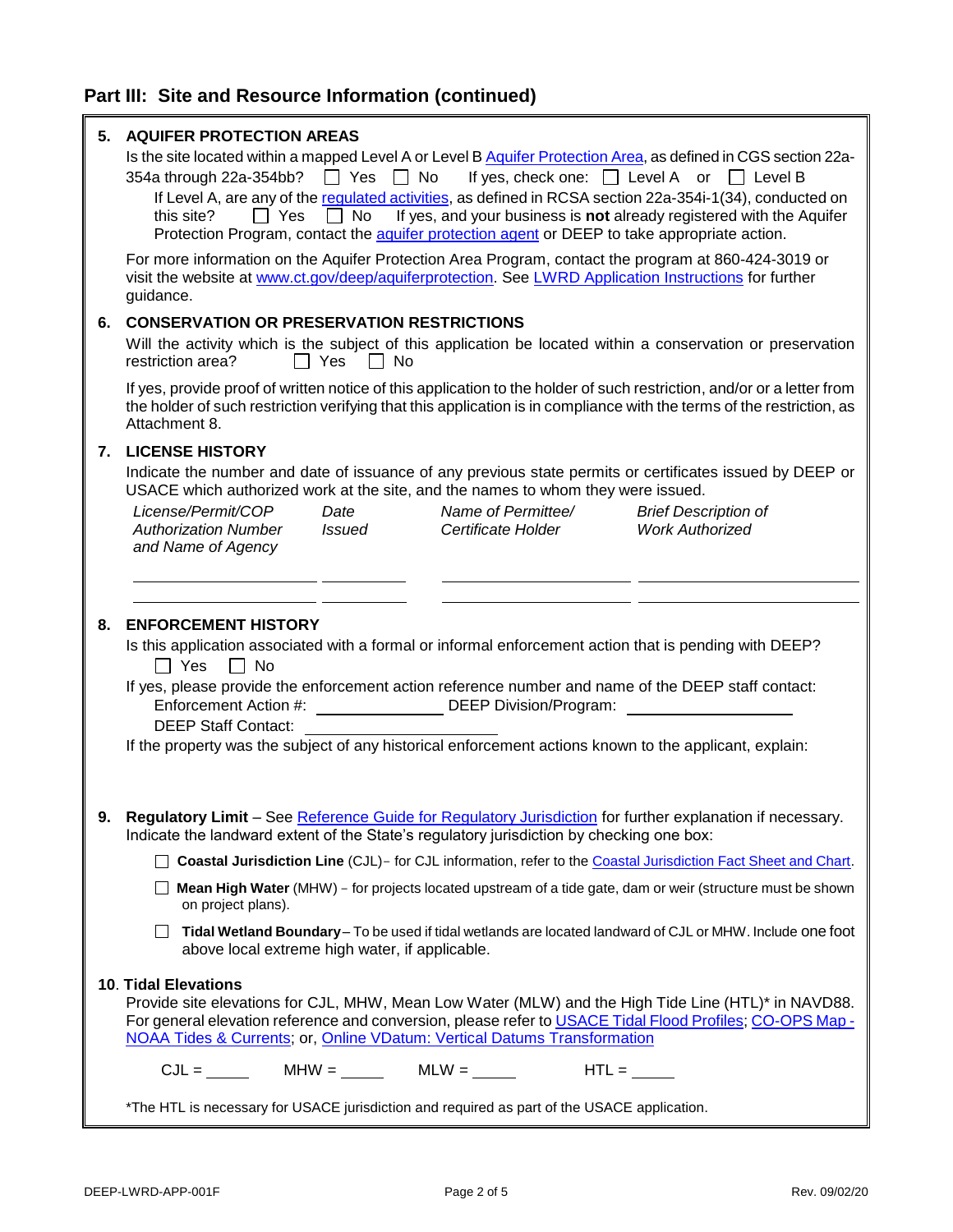### **Part III: Site and Resource Information (continued)**

#### **11. Coastal Resource Impact Table**

Check the applicable boxes below to identify coastal resources to be impacted by the proposed activity at the project site. Describe the impacts, as applicable. For definitions, refer to the [Connecticut Coastal](https://www.ct.gov/deep/lib/deep/long_island_sound/coastal_management_manual/manual_08.pdf) [Management Manual.](https://www.ct.gov/deep/lib/deep/long_island_sound/coastal_management_manual/manual_08.pdf)

|                                         | square feet                                                                                 |                            |                   |                                                                                    |
|-----------------------------------------|---------------------------------------------------------------------------------------------|----------------------------|-------------------|------------------------------------------------------------------------------------|
| <b>Resource Type</b>                    | <b>Permanent</b><br>impact                                                                  | <b>Temporary</b><br>impact | <b>Mitigation</b> | <b>Describe Impacts</b>                                                            |
| Beaches/Dunes<br>below HTL<br>below CJL |                                                                                             |                            |                   |                                                                                    |
| <b>Tidal Wetlands</b>                   |                                                                                             |                            |                   | Based on existing vegetation, identify if salt,<br>brackish or freshwater wetland. |
| Nearshore waters                        |                                                                                             |                            |                   |                                                                                    |
| <b>Resource Type</b>                    |                                                                                             |                            |                   | Describe Impacts (temporary and permanent)                                         |
| <b>Benthic Habitat</b>                  |                                                                                             |                            |                   |                                                                                    |
| <b>Intertidal Flats</b>                 |                                                                                             |                            |                   |                                                                                    |
| Submerged Aquatic<br>Vegetation (SAV)   |                                                                                             |                            |                   |                                                                                    |
| <b>Rocky Shorefront</b>                 | Include rocky intertidal areas.                                                             |                            |                   |                                                                                    |
| Finfish                                 |                                                                                             |                            |                   |                                                                                    |
| Wildlife                                |                                                                                             |                            |                   |                                                                                    |
| <b>Shellfish Areas</b>                  | Maps available at <b>The Aquaculture Mapping Atlas</b> .                                    |                            |                   |                                                                                    |
| <b>Coastal Hazard</b><br>Area           | <b>Discuss FEMA compliance.</b>                                                             |                            |                   |                                                                                    |
| <b>Bluffs/Escarpments</b>               | Describe impacts associated with flood and erosion control structures.                      |                            |                   |                                                                                    |
| Islands                                 | If new access is proposed, describe how island resources will be impacted.                  |                            |                   |                                                                                    |
| <b>Coastal Flooding</b>                 | Describe how tide gates/fill/seawall height increases will impact flooding.                 |                            |                   |                                                                                    |
| <b>Water Circulation</b><br>Patterns    | Describe impacts from groins/abutments/jetties.                                             |                            |                   |                                                                                    |
| <b>Drainage Patterns</b>                | Describe impacts from impervious surfaces/outfalls/weep holes and stormwater modifications. |                            |                   |                                                                                    |
| <b>Visual Quality</b>                   | Only applies to public views of statewide scenic significance.                              |                            |                   |                                                                                    |
| <b>Water Quality</b>                    | Discuss sediment and erosion controls, water handling, and stormwater treatment.            |                            |                   |                                                                                    |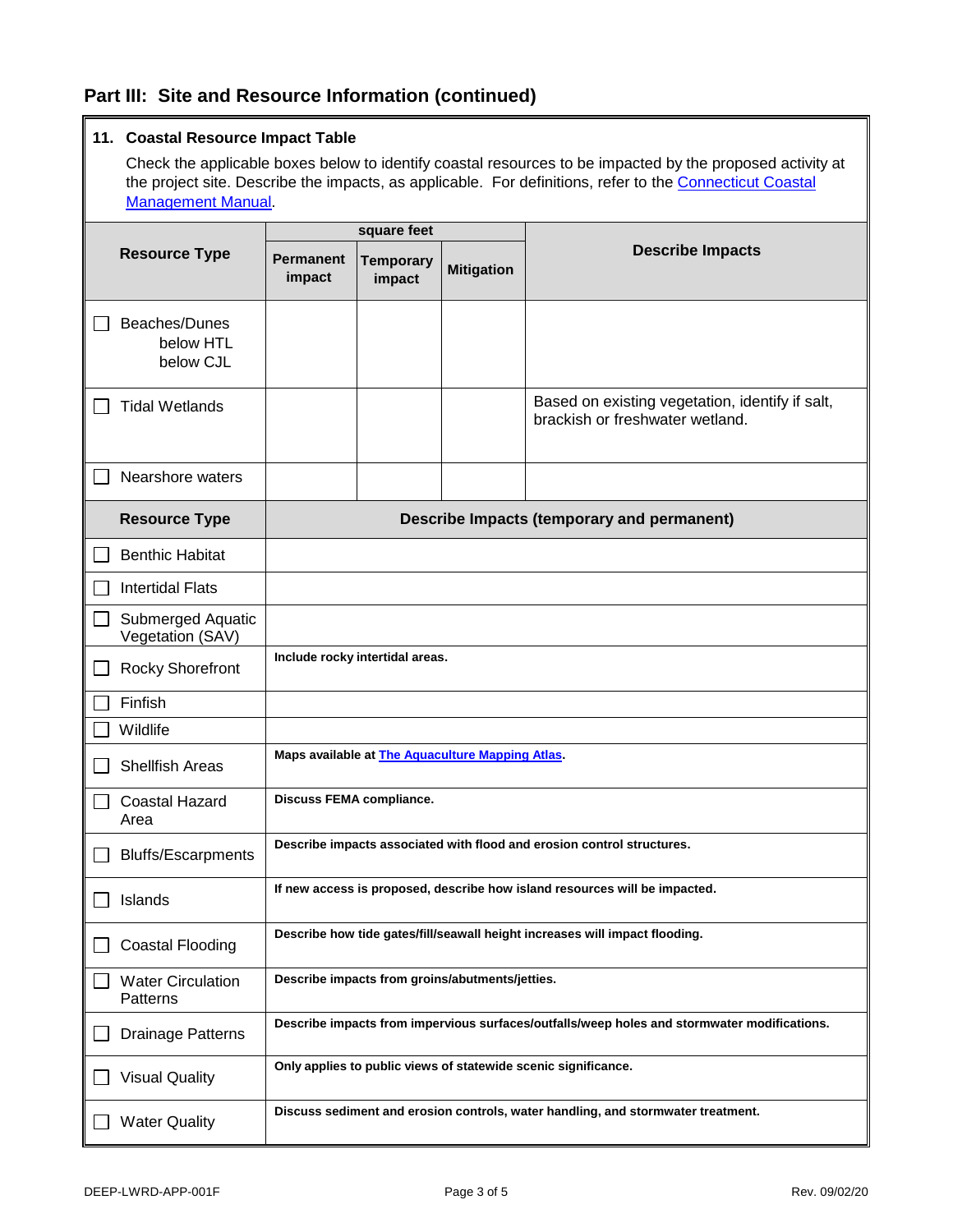|    | 1. Describe, briefly, the existing structures within state regulatory jurisdiction, and their conditions and uses<br>at the site of the proposed work. Provide photographs showing resources and existing site<br>conditions as Attachment 10.                                                                                                                                                                                                                                                                              |
|----|-----------------------------------------------------------------------------------------------------------------------------------------------------------------------------------------------------------------------------------------------------------------------------------------------------------------------------------------------------------------------------------------------------------------------------------------------------------------------------------------------------------------------------|
| 2. | a. Describe the proposed regulated work and activities in a detailed narrative, including the number and<br>dimensions of structures and the volume and area of fill or excavations. See LWRD Application<br>Instructions for required information.                                                                                                                                                                                                                                                                         |
|    | b. Describe the construction activities involved for the project in detail, including methods, sequencing,<br>equipment, and any alternative construction methods that might be employed. For dredging projects,<br>identify the type of equipment with bucket and barge capacity and, for upland disposal, provide<br>containment facility details.                                                                                                                                                                        |
|    | c. Describe any erosion and sedimentation or turbidity control installation and maintenance schedule and<br>plans in detail. Such plans should be prepared in accordance with the 2002 Connecticut Guidelines for<br>Soil Erosion and Sediment Control, as revised, established pursuant to CGS section 22a-328.                                                                                                                                                                                                            |
|    | d. Anticipated date of project initiation:<br>Indicate the length of time needed to complete the project and identify any anticipated time restrictions:                                                                                                                                                                                                                                                                                                                                                                    |
|    | 3. After all measures to eliminate or minimize adverse resource impacts have been incorporated in the proposed<br>project, describe why any adverse impacts that remain should be deemed acceptable by the Land & Water<br>Resources Division. For projects involving stormwater management, low-impact development practices should<br>be incorporated to the greatest extent practicable. Explain any reasons for not using a low-impact<br>development practice. See LWRD Application Instructions for further guidance. |
| 4. | If local/municipal review has or will require a Coastal Site Plan Review for activities at this site, please<br>explain the associated upland work.                                                                                                                                                                                                                                                                                                                                                                         |
| 5. | Identify the enforcement order/action(s) requiring remedial activities at the site.<br>Order/Enforcement Action No.:<br>Date of Issuance: Date of Issuance:<br>$\Box$ USEPA $\Box$ USACE $\Box$ Other<br>Issuing Agency: □ CTDEEP<br>A copy of the enforcement action and any restoration/remediation plans prepared pursuant to the actions<br>must be submitted as Attachment 33.                                                                                                                                         |
|    | 6. Was a Remedial Action Plan approved by DEEP Remediation Division?<br>Yes<br><b>No</b><br>If yes, submit a copy of the DEEP approval letter as Attachment 34.                                                                                                                                                                                                                                                                                                                                                             |